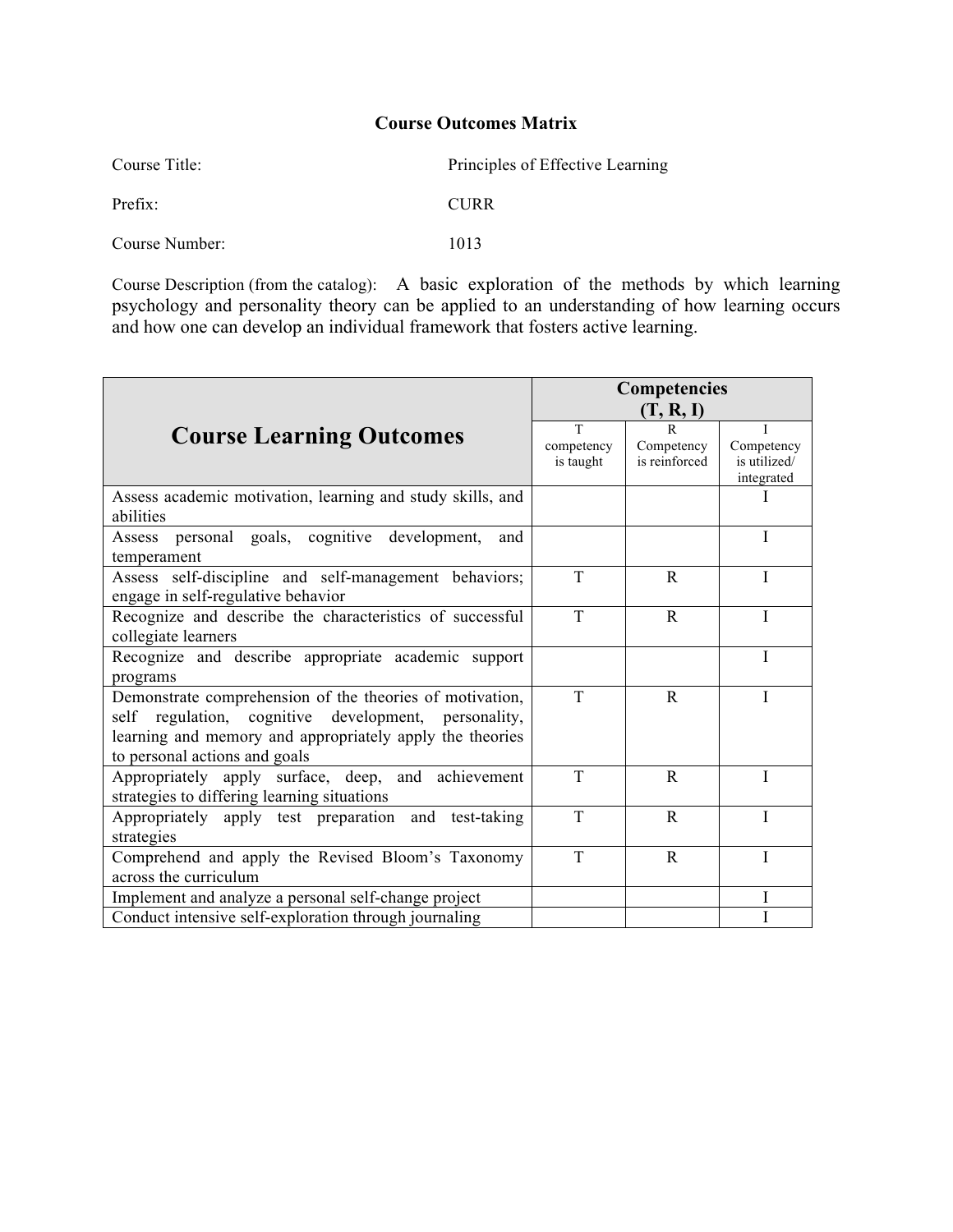| Course Title:  | Pre-Algebra |
|----------------|-------------|
| Prefix:        | <b>MATH</b> |
| Course Number: | 0100        |
|                |             |

Course Description (from the catalog): Improve student skills involving basic

arithmetic computations involving integers, decimals, and percents. Strong emphasis on

solving and graphing linear equations as well as basic polynomial operations.

|                                                        | Competencies |               |                            |  |
|--------------------------------------------------------|--------------|---------------|----------------------------|--|
|                                                        | (T, R, I)    |               |                            |  |
| <b>Course Learning Outcomes</b>                        | T            | R             |                            |  |
|                                                        | competency   | Competency    | Competency                 |  |
|                                                        | is taught    | is reinforced | is utilized/<br>integrated |  |
| Demonstrates knowledge of operations on fractions,     | T            |               |                            |  |
| decimals, percents, conversions of these from one to   |              |               |                            |  |
| the other, ratio-proportions, units of measurements,   |              |               |                            |  |
| mean, mode, median, variability, and percent increase  |              |               |                            |  |
| or percent decrease.                                   |              |               |                            |  |
| Understands the order of operations involving          | T            |               |                            |  |
| integers, fractions, decimals, exponents, and          |              |               |                            |  |
| parentheses.                                           |              |               |                            |  |
| Develops knowledge of real-life word problems          | T            |               |                            |  |
| involving fractions, decimals, percent, ratio-         |              |               |                            |  |
| proportion, and units of measurements.                 |              |               |                            |  |
| Demonstrates knowledge of perimeter, area, volume of   | T            |               |                            |  |
| geometric figures, angles, congruent and similar       |              |               |                            |  |
| geometric figures, parallel and perpendicular lines.   |              |               |                            |  |
| Demonstrates mastery in solving one-variable           | T            |               |                            |  |
| equations and translate real-life problems into linear |              |               |                            |  |
| equations.                                             |              |               |                            |  |
| Understands the concept of rectangular coordinates of  | T            |               |                            |  |
| points in a plane, graphs of linear equations and      |              |               |                            |  |
| interpretations of these graphs.                       |              |               |                            |  |
| Develops understanding of the basic operations of      | T            |               |                            |  |
| addition, subtraction, and multiplication of           |              |               |                            |  |
| polynomials.                                           |              |               |                            |  |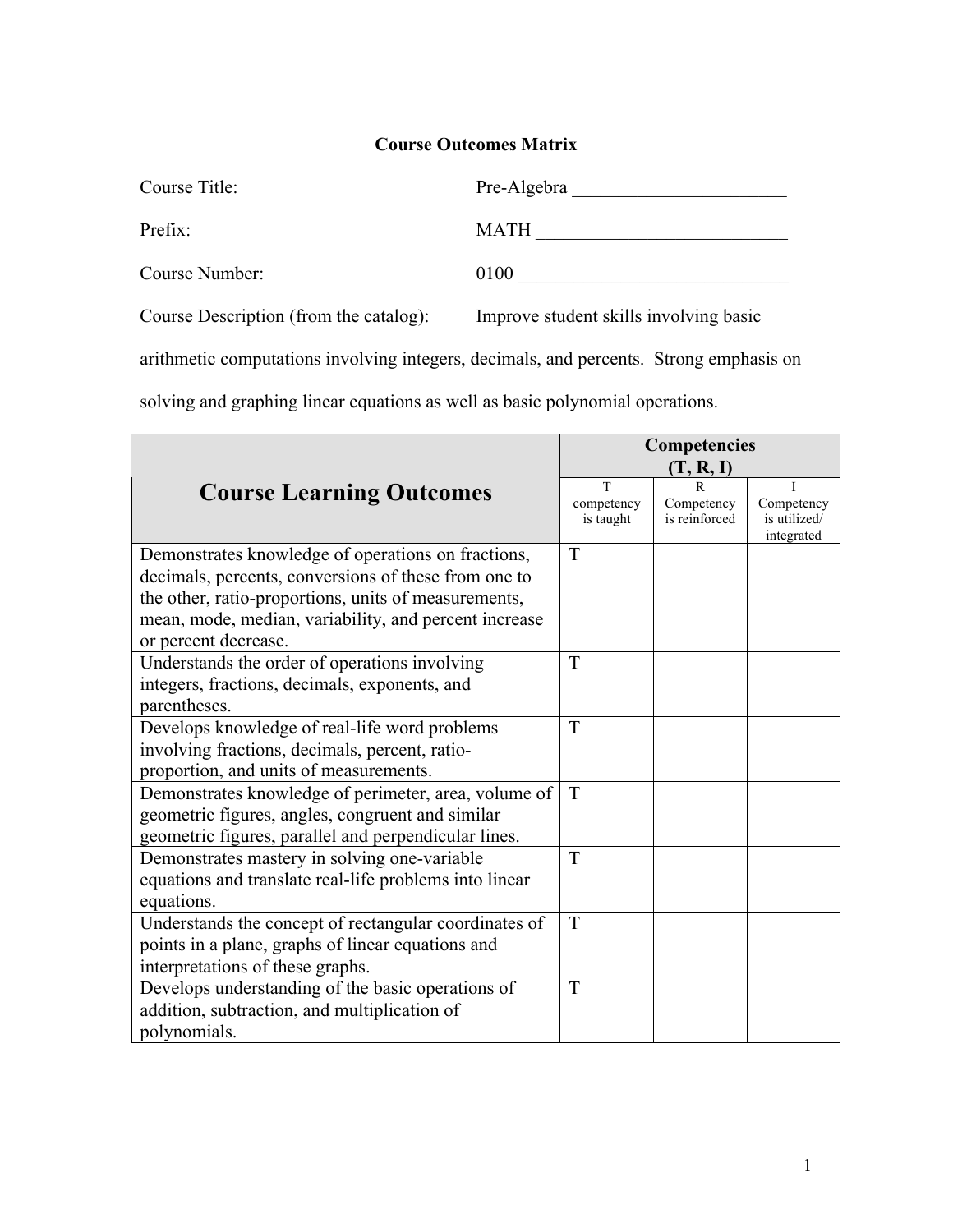| Course Title:  | <b>Beginning Algebra</b> |
|----------------|--------------------------|
| Prefix:        | Math                     |
| Course Number: | 9113                     |

Course Description (from the catalog): This is a basic mathematics course designed to stress mastery of the skills covered in MATH 0100. It will concentrate on fundamental math, solving and graphing linear equations, basic operations with polynomials.

|                                                                                                                        | <b>Competencies</b><br>(T, R, I) |                                  |                                          |  |
|------------------------------------------------------------------------------------------------------------------------|----------------------------------|----------------------------------|------------------------------------------|--|
| <b>Course Learning Outcomes</b>                                                                                        | T<br>competency<br>is taught     | R<br>Competency<br>is reinforced | Competency<br>is utilized/<br>integrated |  |
| Review basic properties of real numbers                                                                                |                                  | R                                |                                          |  |
| Develops skills to solve basic and multi-steps linear<br>equations                                                     | T                                |                                  |                                          |  |
| Develops and demonstrates ability to solve linear<br>equations in two variables. Find slopes and equations<br>of lines | T                                |                                  |                                          |  |
| Demonstrates knowledge of polynomials (add,<br>subtract, multiply, and divide)                                         | T                                |                                  |                                          |  |
| Develops knowledge of factoring (GCF and Grouping)                                                                     | T                                |                                  |                                          |  |
|                                                                                                                        |                                  |                                  |                                          |  |
|                                                                                                                        |                                  |                                  |                                          |  |
|                                                                                                                        |                                  |                                  |                                          |  |
|                                                                                                                        |                                  |                                  |                                          |  |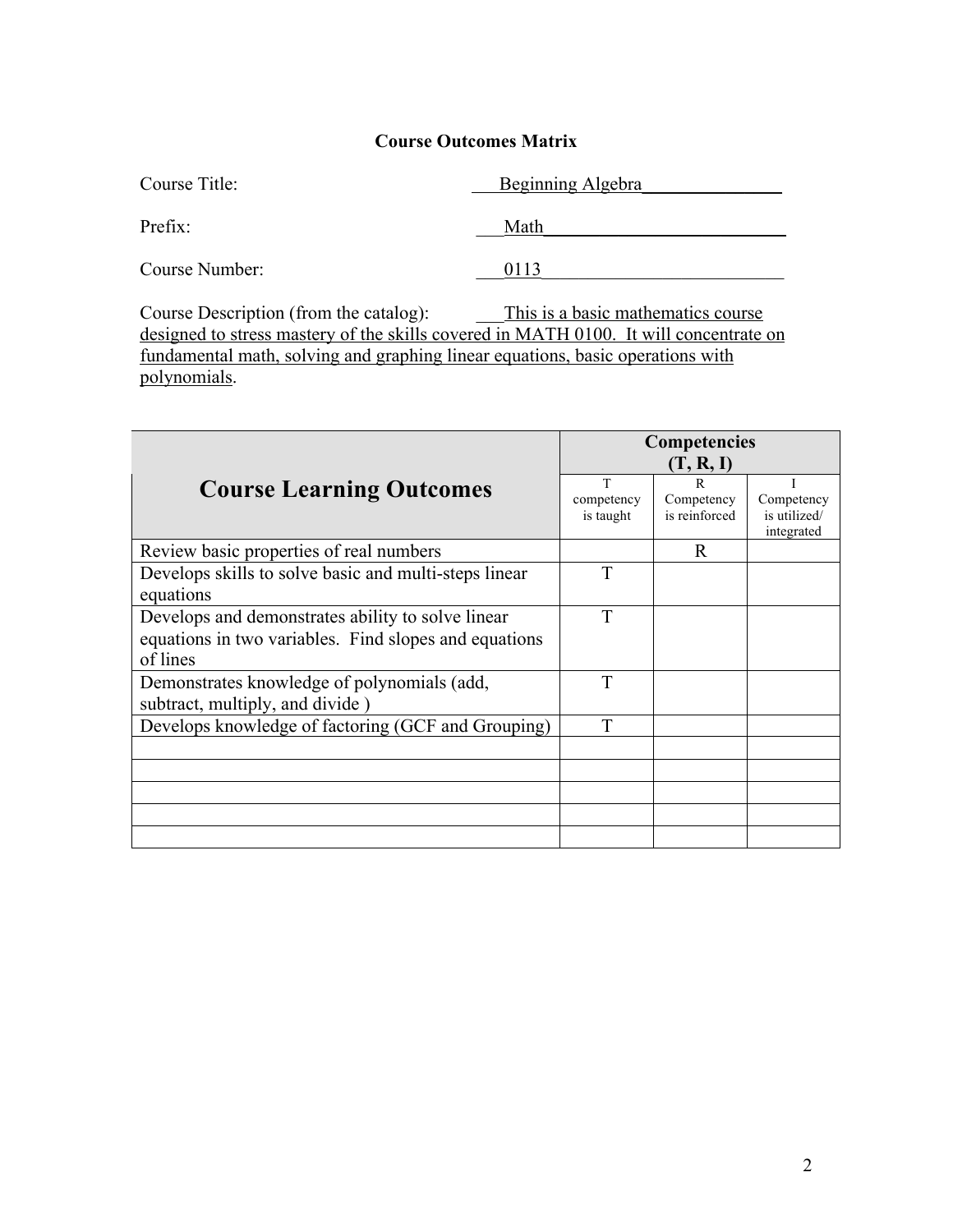| Course Title:  | Intermediate Algebra |
|----------------|----------------------|
| Prefix:        | Math                 |
| Course Number: | 0133                 |

Course Description (from the catalog): \_\_\_This is an intermediate algebra course designed to make the transition to College Algebra more successful. Topics include advanced algebraic operations, special products and factoring, rational expressions and equations, rational exponents, radicals, quadratic equations and complex numbers; an introduction to the function concept and graphing, equations of lines and linear systems.

|                                                          | Competencies |               |              |  |
|----------------------------------------------------------|--------------|---------------|--------------|--|
|                                                          | (T, R, I)    |               |              |  |
| <b>Course Learning Outcomes</b>                          | T            | $\mathbf R$   |              |  |
|                                                          | competency   | Competency    | Competency   |  |
|                                                          | is taught    | is reinforced | is utilized/ |  |
|                                                          |              |               | integrated   |  |
| Develops and demonstrates knowledge of factoring         | T            | $\mathbf R$   |              |  |
| Develops skills to solve linear, absolute value, and     | T            | $\mathbb{R}$  |              |  |
| quadratic equations                                      |              |               |              |  |
| Develops and demonstrates knowledge of graphing          | T            |               |              |  |
| linear and nonlinear functions                           |              |               |              |  |
| Demonstrates the ability to add, subtract, multiply, and | T            |               |              |  |
| divide radical expressions                               |              |               |              |  |
| Understands the basic operation of complex numbers       |              | R             |              |  |
|                                                          |              |               |              |  |
|                                                          |              |               |              |  |
|                                                          |              |               |              |  |
|                                                          |              |               |              |  |
|                                                          |              |               |              |  |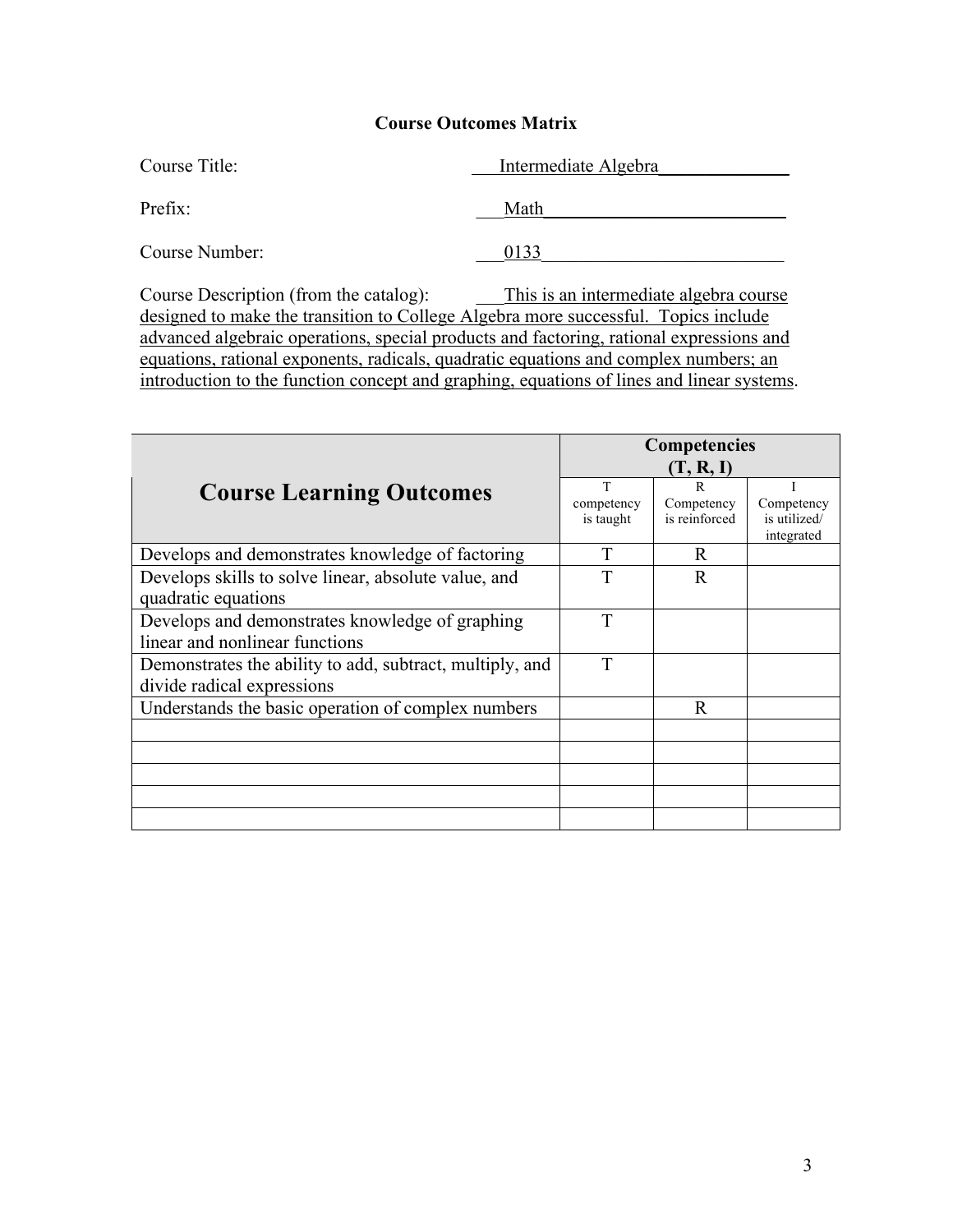| Course Title:  | Writing Basics (Writing Basics Lab) |
|----------------|-------------------------------------|
| Prefix:        | ENGL                                |
| Course Number: | 0100                                |

Course Description (from the catalog): This is a basic writing course designed to focus on the basic elements of composition writing to include the writing process, writing mechanics, sentence structure, and paragraph writing. There is a strong emphasis on identifying correct sentence structure and mechanics in written material and drafting topic sentences that introduce unified, coherent paragraphs. Classroom instruction is enhanced by required lab-based activities.

|                                                                                                                                                                                                                                                                                         | Competencies                 |                                  |                                                |
|-----------------------------------------------------------------------------------------------------------------------------------------------------------------------------------------------------------------------------------------------------------------------------------------|------------------------------|----------------------------------|------------------------------------------------|
|                                                                                                                                                                                                                                                                                         | (T, R, I)                    |                                  |                                                |
| <b>Course Learning Outcomes</b>                                                                                                                                                                                                                                                         | T<br>competency<br>is taught | R<br>Competency<br>is reinforced | Т.<br>Competency<br>is utilized/<br>integrated |
| Demonstrates an understanding of the importance of<br>ethical, accurate, and truthful communication and combine<br>such practice with preexisting effective speaking behaviors.                                                                                                         | T                            |                                  | I                                              |
| Uses the diversity of experiences, ideas, and opinions of<br>others, including peers, to restructure or modify his/her<br>beliefs/opinions/ ideas in classroom and small-group<br>academic discussions.                                                                                 |                              | $\mathbf R$                      | I                                              |
| Analyzes, using evidence from the text and other sources,<br>historical, cultural,<br>author's<br>how<br>an<br>or<br>political<br>perspectives, opinions, biases, and use of facts and/or<br>propaganda contribute to the message and potential<br>influence of a text on the audience. | $\mathbf T$                  | $\mathbf R$                      | I                                              |
| Recognizes, comprehends and applies all steps of the<br>writing process when creating an essay                                                                                                                                                                                          | T                            | $\mathbf{R}$                     | T                                              |
| Writes using standard patterns of development (narrative,<br>comparison/contrast, description) to address a specific<br>audience, purpose, or occasion.                                                                                                                                 |                              |                                  | I                                              |
| Recognize the significance of using a combination of major<br>and minor details as support for a paragraph's main idea<br>and create outlines that effectively use supporting details.                                                                                                  | T                            | $\mathbf R$                      | T                                              |
| Identifies the various methods of sentence and paragraph<br>organization (emphatic, spatial, chronological, general to<br>particular, etc.) and use them accordingly when composing<br>outlines and essays.                                                                             | T                            | $\mathbf R$                      | I                                              |
| Recognizes and uses varied sentence structure and word<br>choices in compositions.                                                                                                                                                                                                      | T                            | $\mathbf R$                      | I                                              |
| Recognizes standard use of verb forms/tenses, pronouns,<br>punctuation, adjectives and adverbs.                                                                                                                                                                                         | T                            | $\mathbf R$                      | I                                              |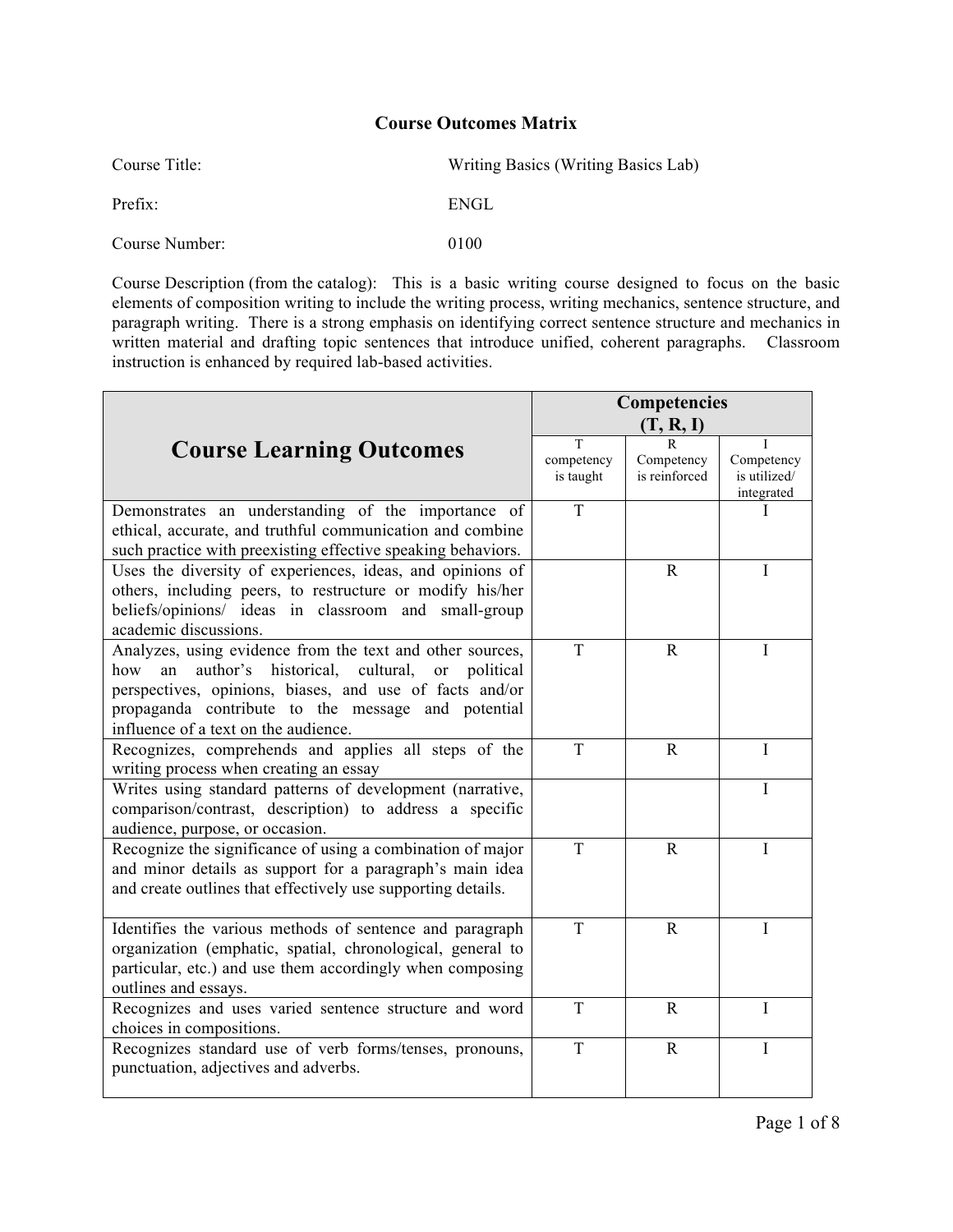| Course Title:  | Intermediate Writing (Writing Review Skills I) |
|----------------|------------------------------------------------|
| Prefix:        | ENGL                                           |
| Course Number: | 0112                                           |

Course Description (from the catalog): This is an intermediate level writing course designed for those students with a stronger background in grammar skills but who need further help developing paragraphs, essays, and short themes. Emphasis is placed on improving the skills related to writing a thesis statement and writing unified, coherent essays.

|                                                                   | Competencies<br>(T, R, I) |               |              |  |
|-------------------------------------------------------------------|---------------------------|---------------|--------------|--|
|                                                                   | T                         | $\mathbf R$   | Ι            |  |
| <b>Course Learning Outcomes</b>                                   | competency                | Competency    | Competency   |  |
|                                                                   | is taught                 | is reinforced | is utilized/ |  |
|                                                                   |                           |               | integrated   |  |
| Incorporates accurate, ethical, and truthful considerations       |                           |               |              |  |
| consciously in his/her communications (verbal and non-            |                           |               |              |  |
| verbal) with diverse audiences for a variety of purposes.         |                           |               |              |  |
| Critically evaluates reactions or responses to dissimilar         |                           |               | I            |  |
| ideas, information, and issues in academic exchanges to           |                           |               |              |  |
| foster intellectual growth.                                       |                           |               |              |  |
| Analyzes, using evidence from the text and other sources,         |                           |               | I            |  |
| author's historical,<br>cultural,<br>how<br>an<br>political<br>or |                           |               |              |  |
| perspectives, opinions, biases, and use of facts and/or           |                           |               |              |  |
| propaganda contribute to the message and potential                |                           |               |              |  |
| influence of a text on the audience.                              |                           |               |              |  |
| Applies all steps of the writing process when creating an         | T                         | $\mathbf R$   | I            |  |
| essay.                                                            |                           |               |              |  |
| Writes using standard patterns of development (description,       | T                         | $\mathbf{R}$  | T            |  |
| definition, and argument), voice and tone to address a            |                           |               |              |  |
| specific audience, purpose, or occasion.                          |                           |               |              |  |
| Identifies the various methods of sentence and paragraph          | T                         | $\mathbf R$   | I            |  |
| organization (emphatic, spatial, chronological, general to        |                           |               |              |  |
| particular, etc.) and use them accordingly when composing         |                           |               |              |  |
| outlines and essays.                                              |                           |               |              |  |
| Creates outlines and essays in which the method<br>of             | T                         | $\mathbf R$   | I            |  |
| organization is clearly evident and highly effective<br>in        |                           |               |              |  |
| communicating the author's point to the reader.                   |                           |               |              |  |
| Writes effectively using varied sentence structure<br>to          |                           |               | I            |  |
| achieve maximum clarity.                                          |                           |               |              |  |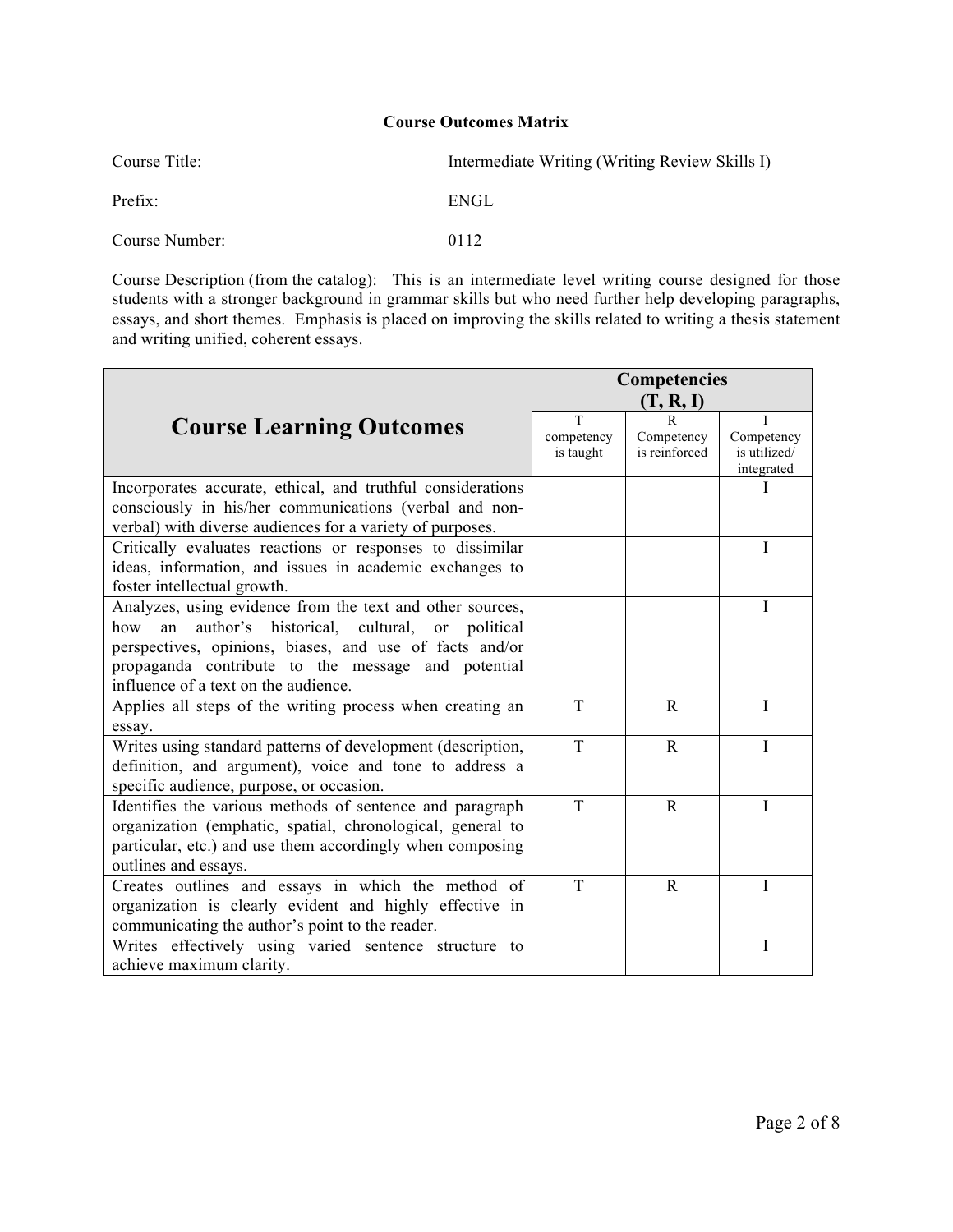| Course Title:  | Pre-Composition |  |  |
|----------------|-----------------|--|--|
| Prefix:        | ENGL            |  |  |
| Course Number: | 0131            |  |  |

Course Description (from the catalog): This is an advanced writing course designed to prepare students for Freshman Composition I. Students will be expected to write compositions similar to those assigned in Freshman Composition I. Emphasis is placed on the use of enhanced critical thinking skills, editing skills, writing multi-paragraph essays, paraphrasing passages, and an introduction to research writing.

|                                                                                                                                                                                                                                                                                                | Competencies                 |                                            |                                               |
|------------------------------------------------------------------------------------------------------------------------------------------------------------------------------------------------------------------------------------------------------------------------------------------------|------------------------------|--------------------------------------------|-----------------------------------------------|
|                                                                                                                                                                                                                                                                                                | (T, R, I)                    |                                            |                                               |
| <b>Course Learning Outcomes</b>                                                                                                                                                                                                                                                                | T<br>competency<br>is taught | $\mathbf R$<br>Competency<br>is reinforced | Τ<br>Competency<br>is utilized/<br>integrated |
| Communicates effectively and ethically to meet the<br>demands of the audience, occasion (formal presentations<br>and informal exchanges), and task.                                                                                                                                            |                              |                                            |                                               |
| Critically evaluates reactions or responses to dissimilar<br>ideas, information, and issues in academic exchanges to<br>foster intellectual growth.                                                                                                                                            |                              |                                            | I                                             |
| Analyzes, using evidence from the text and other sources,<br>author's<br>historical, cultural,<br>how<br>an<br><b>or</b><br>political<br>perspectives, opinions, biases, and use of facts and/or<br>propaganda contribute to the message and potential<br>influence of a text on the audience. |                              |                                            | I                                             |
| Generates and refines narrow interpretive and/or evaluative<br>questions based on a self-generated thesis for a specific<br>topic of inquiry related to literary analysis before, during,<br>and after reading multiple print and non-print resources<br>independently.                        | T                            | $\mathbf R$                                | I                                             |
| Conducts and documents an independent, sophisticated,<br>ethical search in traditional and electronic sources (at least<br>10) for information to support a thesis, foster an argument,<br>or advance a position in preparation for a formal<br>paper/presentation.                            | T                            | $\mathbf R$                                | I                                             |
| Writes using standard patterns of development, voice and<br>tone to address a specific audience, purpose, or occasion.                                                                                                                                                                         |                              |                                            | I                                             |
| Creates outlines and essays in which the method of<br>organization is clearly evident and highly effective in<br>communicating the author's point to the reader.                                                                                                                               | T                            | $\mathbb{R}$                               | I                                             |
| Masters use of varied sentence structures to achieve desired<br>purpose and use a full range sentence structures to express<br>maximum clarity.                                                                                                                                                |                              |                                            | I                                             |
| Applies standard forms of grammar and punctuation in                                                                                                                                                                                                                                           | T                            | $\mathbf R$                                | I                                             |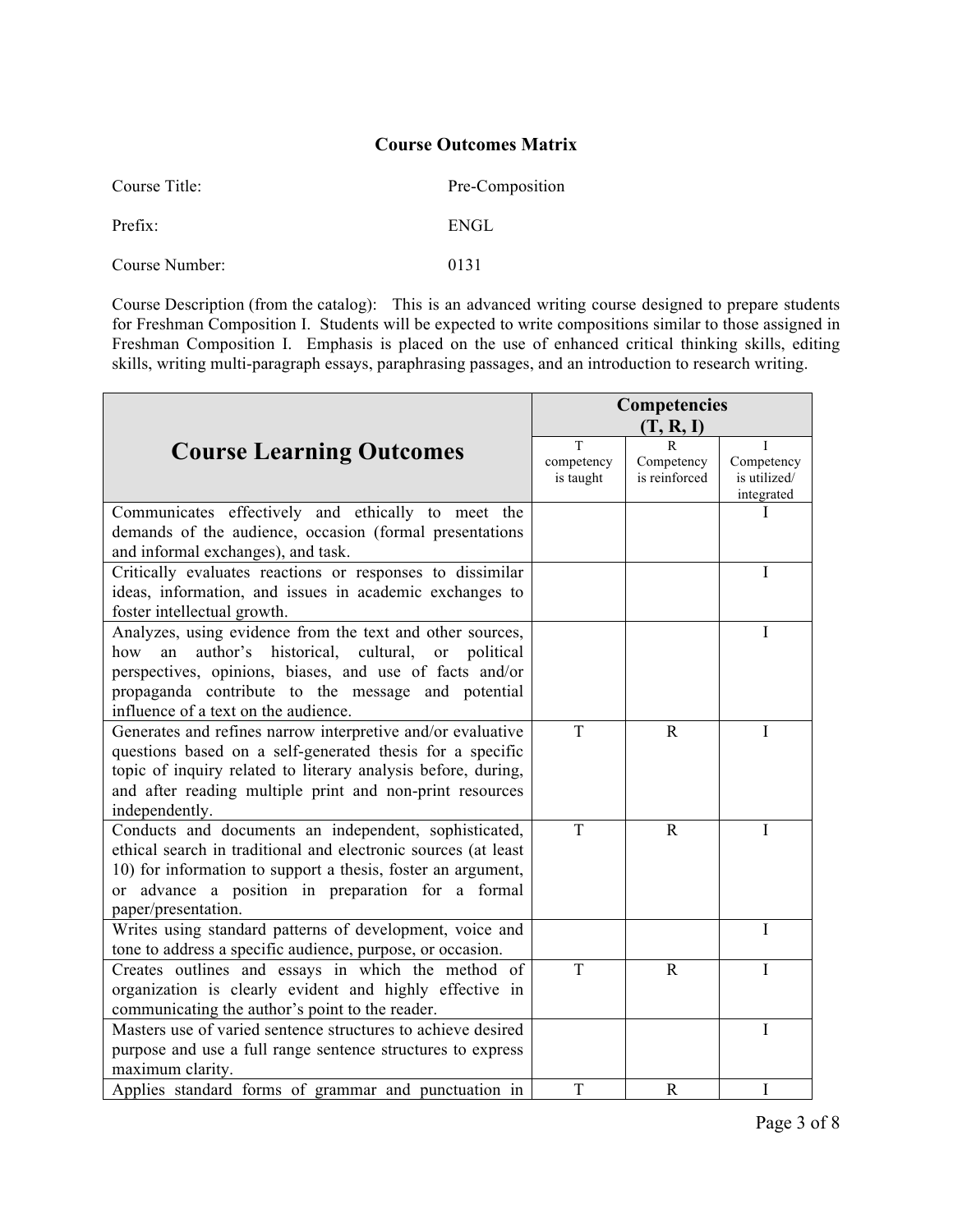| ---<br>1 A<br>,,<br>. іх<br>.<br>. |  |  |
|------------------------------------|--|--|
|                                    |  |  |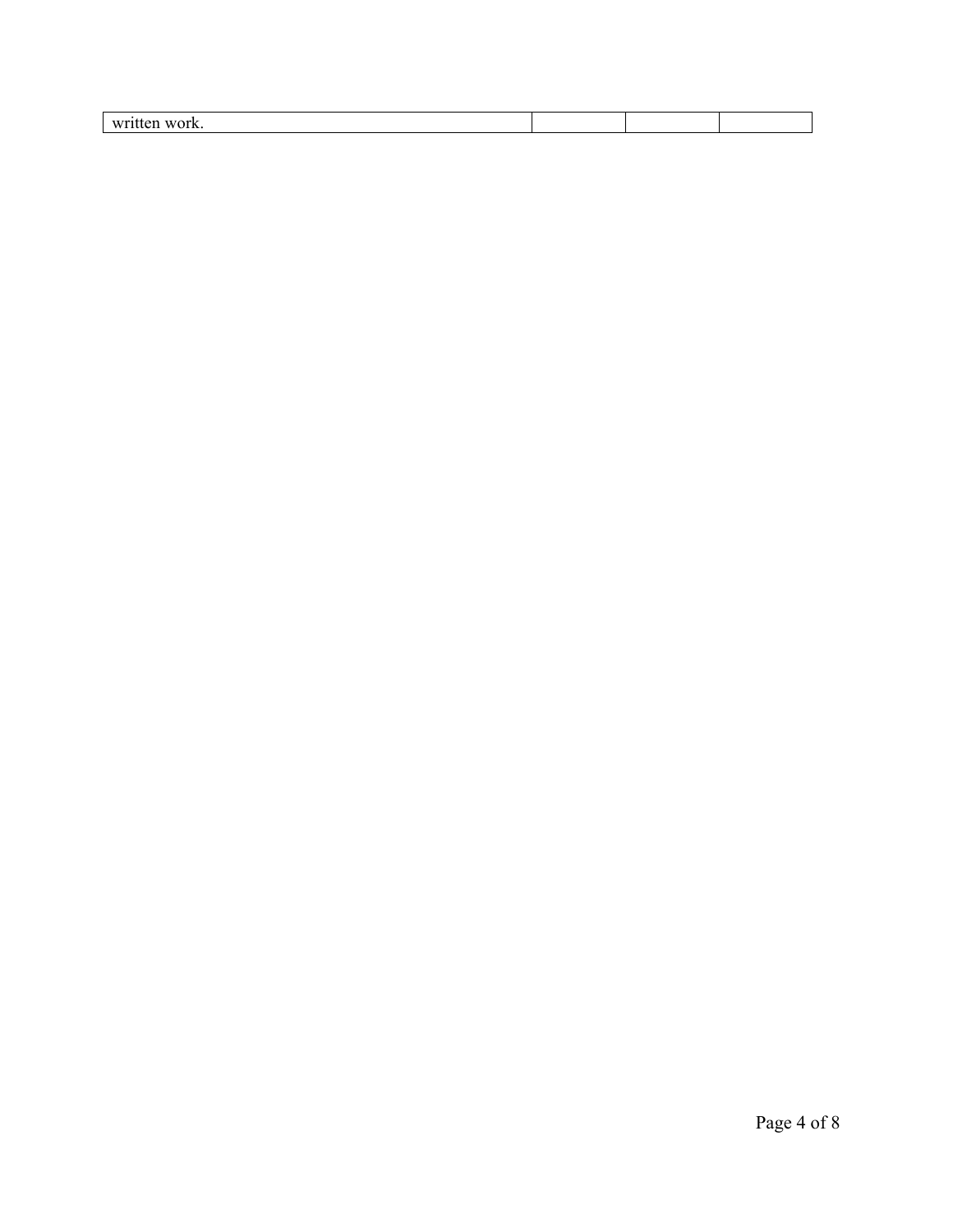| Course Title:  | Pre-Composition continued |  |
|----------------|---------------------------|--|
| Prefix:        | ENGL                      |  |
| Course Number: | 0131                      |  |

Course Description (from the catalog): This is an advanced writing course designed to prepare students for Freshman Composition I. Students will be expected to write compositions similar to those assigned in Freshman Composition I. Emphasis is placed on the use of enhanced critical thinking skills, editing skills, writing multi-paragraph essays, paraphrasing passages, and an introduction to research writing.

|                                                              | <b>Competencies</b> |               |              |
|--------------------------------------------------------------|---------------------|---------------|--------------|
|                                                              | (T, R, I)           |               |              |
| <b>Course Learning Outcomes</b>                              | т                   | R             |              |
|                                                              | competency          | Competency    | Competency   |
|                                                              | is taught           | is reinforced | is utilized/ |
|                                                              |                     |               | integrated   |
| Writes a research paper with a title page, topic outline,    | T                   | R             |              |
| recognizable text structure, narrow scope, thesis statement, |                     |               |              |
| pertinent supporting paragraphs with facts, examples, or     |                     |               |              |
| explanations from authoritative sources with parenthetical   |                     |               |              |
| documentation, logical conclusion, and a works cited page    |                     |               |              |
| using MLA or APA formats.                                    |                     |               |              |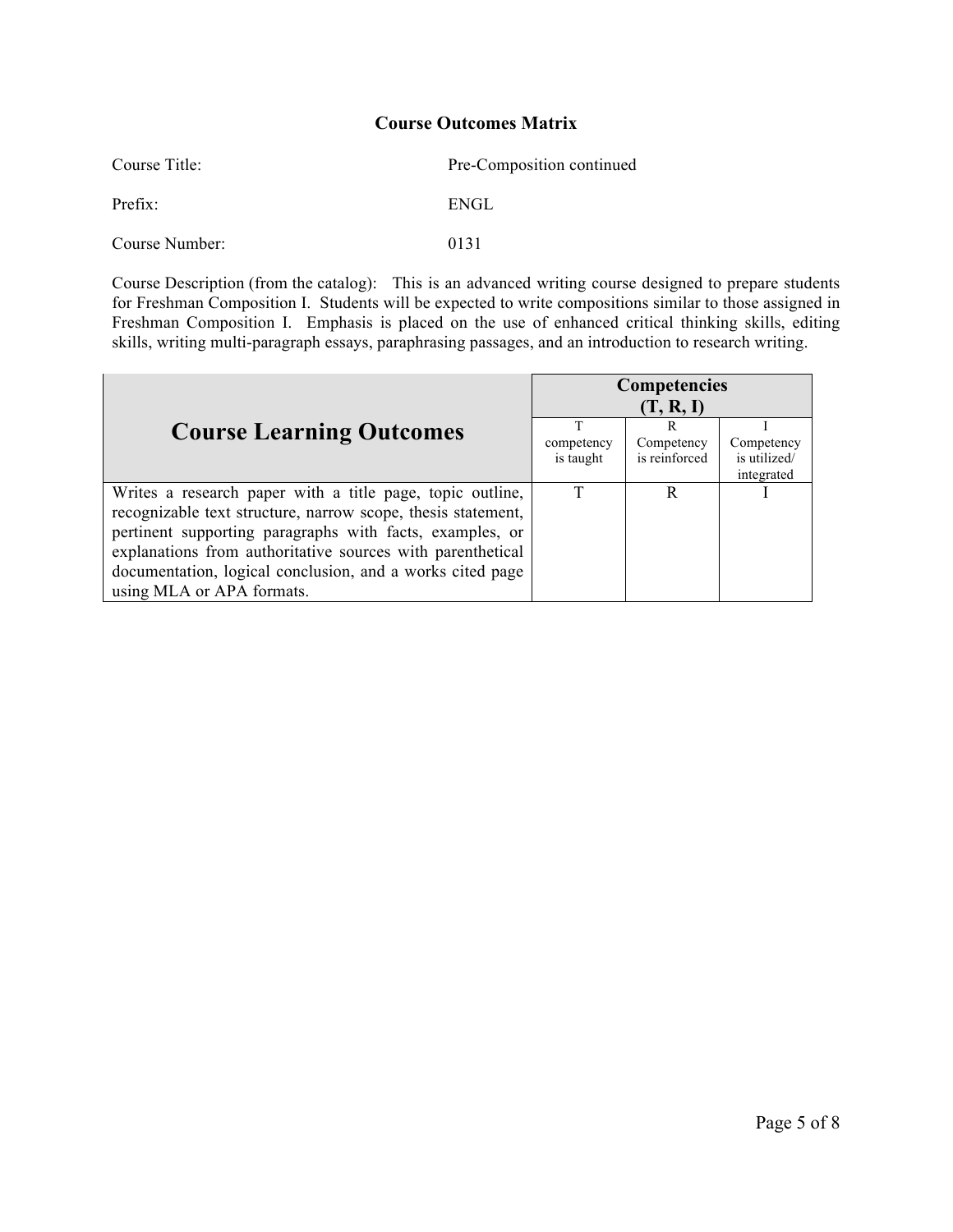| Course Title:  | <b>Reading Basics</b> |
|----------------|-----------------------|
| Prefix:        | <b>RDNG</b>           |
| Course Number: | 0100                  |

Course Description (from the catalog): This is a basic reading course designed to improve students' overall basic reading and critical reading skills. Emphasis is on reading comprehension, vocabulary development, study techniques, and critical thinking skills. Classroom instruction is enhanced by required lab-based activities.

|                                                              | <b>Competencies</b> |               |                            |
|--------------------------------------------------------------|---------------------|---------------|----------------------------|
|                                                              | (T, R, I)           |               |                            |
| <b>Course Learning Outcomes</b>                              | T                   | R             |                            |
|                                                              | competency          | Competency    | Competency                 |
|                                                              | is taught           | is reinforced | is utilized/<br>integrated |
| Demonstrates an understanding of the importance of           |                     |               |                            |
| ethical, accurate, and truthful communication and combine    |                     |               |                            |
| such practice with preexisting effective speaking behaviors. |                     |               |                            |
| Uses the diversity of experiences, ideas, and opinions of    |                     |               |                            |
| others, including peers, to restructure or modify his/her    |                     |               |                            |
| beliefs/opinions/ ideas.                                     |                     |               |                            |
| Cites specific, relevant evidence from to defend and clarify | T                   | R             |                            |
| personal observation, analysis, and interpretation when      |                     |               |                            |
| responding in journals, quick writes, formal answers and     |                     |               |                            |
| essays.                                                      |                     |               |                            |
| Uses a full range of context cues, including indirect clues, | T                   | R             |                            |
| to determine the meaning of unfamiliar words.                |                     |               |                            |
| Uses a variety of techniques and strategies before and       | T                   | $\mathbb{R}$  |                            |
| during reading to enhance comprehension.                     |                     |               |                            |
| Uses a variety of methods of paragraph and essay             | T                   | $\mathbf R$   |                            |
| development and organization to respond to varying types     |                     |               |                            |
| of fictional and non-fictional texts in the form of quick    |                     |               |                            |
| writes, journals, book reports, poems and presentations.     |                     |               |                            |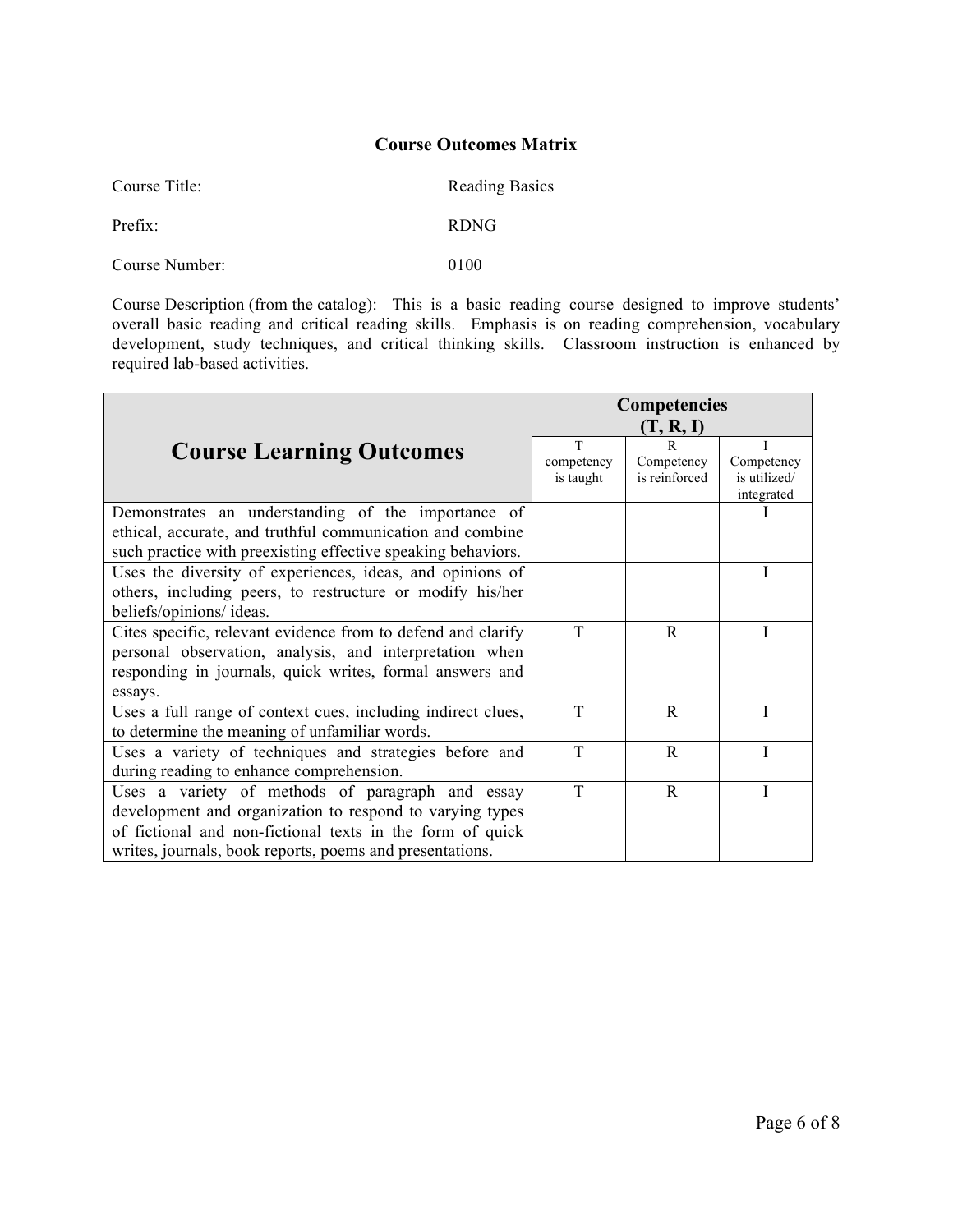| Course Title:  | Reading Review Skills I |  |  |
|----------------|-------------------------|--|--|
| Prefix:        | <b>RDNG</b>             |  |  |
| Course Number: | 0112                    |  |  |

Course Description (from the catalog): This is an intermediate level reading course designed to improve efficiency through word analysis skills, vocabulary, comprehension, and rate. Sentence/paragraph writing is required to complement extensive and varied reading activities. Emphasis is placed on external reading assignments.

|                                                              | <b>Competencies</b> |               |                            |
|--------------------------------------------------------------|---------------------|---------------|----------------------------|
|                                                              |                     | (T, R, I)     |                            |
| <b>Course Learning Outcomes</b>                              | T                   | $\mathsf{R}$  | I                          |
|                                                              | competency          | Competency    | Competency                 |
|                                                              | is taught           | is reinforced | is utilized/<br>integrated |
| Incorporates accurate, ethical, and truthful considerations  |                     |               |                            |
| consciously in his/her communications (verbal and non-       |                     |               |                            |
| verbal) with diverse audiences for a variety of purposes.    |                     |               |                            |
| Critically evaluates reactions or responses to dissimilar    |                     |               |                            |
| ideas, information, and issues in academic exchanges to      |                     |               |                            |
| foster intellectual growth.                                  |                     |               |                            |
| Cites specific, relevant evidence from to defend and clarify | T                   | $\mathbf R$   |                            |
| personal observation, analysis, and interpretation when      |                     |               |                            |
| responding in journals, quick writes, formal answers and     |                     |               |                            |
| essays.                                                      |                     |               |                            |
| Uses a full range of context cues, including indirect clues, | T                   | $\mathbb{R}$  |                            |
| to determine the meaning of unfamiliar words.                |                     |               |                            |
| Uses a variety of techniques and strategies before and       | T                   | $\mathbb{R}$  |                            |
| during reading to enhance comprehension.                     |                     |               |                            |
| Uses a variety of methods of paragraph and essay             |                     |               |                            |
| development and organization to respond to varying types     |                     |               |                            |
| of fictional and non-fictional texts in the form of quick    |                     |               |                            |
| writes, journals, book reports, poems and presentations.     |                     |               |                            |